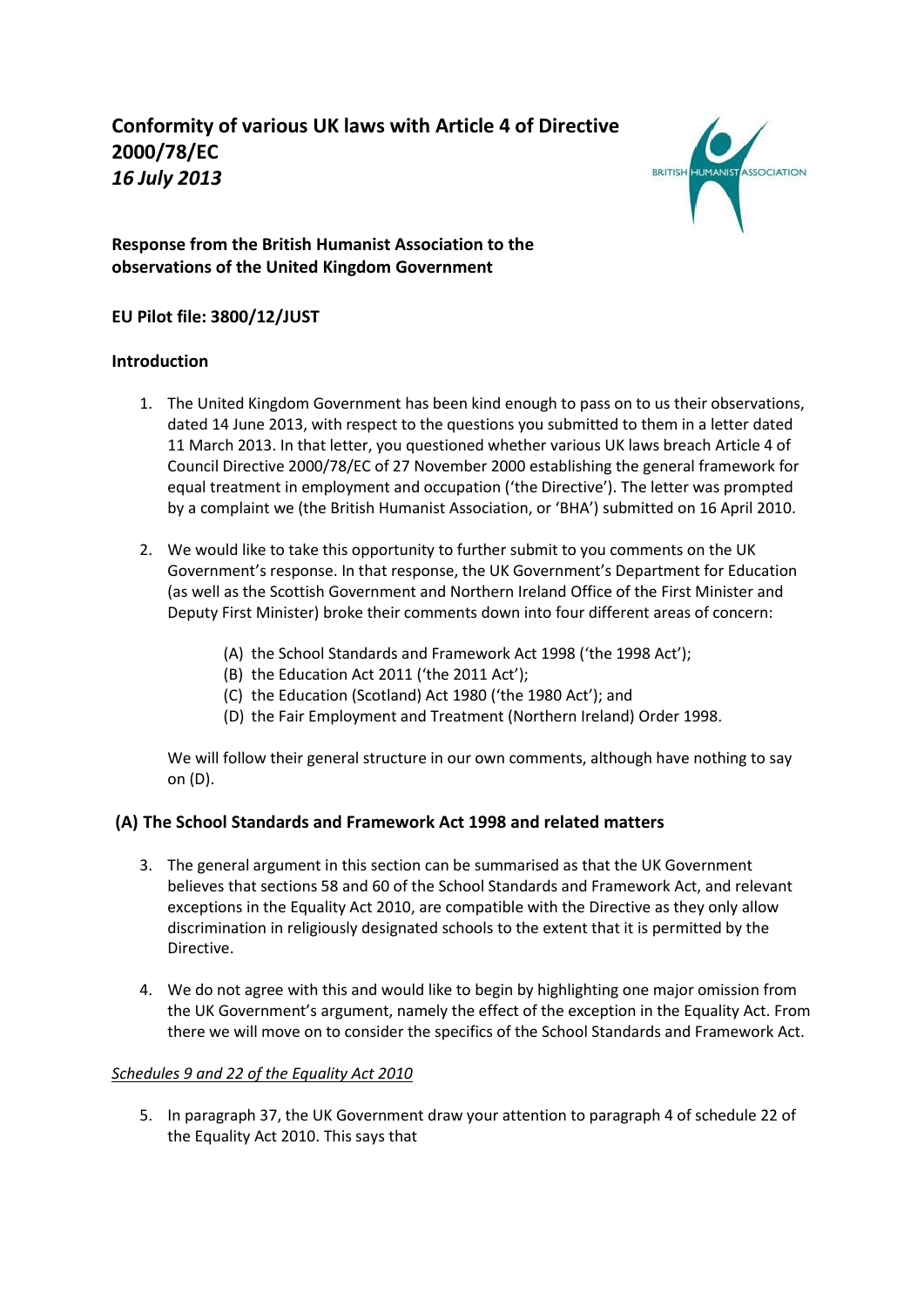*'A person does not contravene this Act only by doing anything which is permitted for the purposes of—*

*(a) section 58(6) or (7) of the School Standards and Framework Act 1998 (dismissal of teachers because of failure to give religious education efficiently);*

*(b) section 60(4) and (5) of that Act (religious considerations relating to certain appointments);*

*(c) section 124A of that Act (preference for certain teachers at independent schools of a religious character).*

*(d )section 124AA(5) to (7) of that Act (religious considerations relating to certain teachers at Academies with religious character).'*

The Government comments that '*The effect of paragraph 4 is to permit designated faith schools to act in accordance with the provisions of sections 58 and 60 of the 1998 Act (i.e. to the effect described at paragraphs 20 – 31 above).*' Paragraphs 20-31 set out that the Government believes that UK schools are required to follow the Directive on genuine occupational requirements ('GORs').

6. With all due respect, this is not an honest statement by the Government of the meaning of paragraph 4. It actually exempts religiously designated schools from having to follow schedule 9 of the Equality Act 2010. Paragraph 1 of this schedule says:

'*OCCUPATIONAL REQUIREMENTS*

General

*1(1) A person (A) does not contravene a provision mentioned in sub-paragraph (2) by applying in relation to work a requirement to have a particular protected characteristic, if A shows that, having regard to the nature or context of the work—*

*(a) it is an occupational requirement,*

*(b) the application of the requirement is a proportionate means of achieving a legitimate aim, and*

*(c) the person to whom A applies the requirement does not meet it (or A has reasonable grounds for not being satisfied that the person meets it).*

*(2) The provisions are—*

*(a) section 39(1)(a) or (c) or (2)(b) or (c); …*'

Paragraph 3 adds:

'Other requirements relating to religion or belief

*3 A person (A) with an ethos based on religion or belief does not contravene a provision mentioned in paragraph 1(2) by applying in relation to work a requirement to be of a particular religion or belief if A shows that, having regard to that ethos and to the nature or context of the work—*

*(a) it is an occupational requirement,*

*(b) the application of the requirement is a proportionate means of achieving a legitimate aim, and*

*(c) the person to whom A applies the requirement does not meet it (or A has reasonable grounds for not being satisfied that the person meets it).*'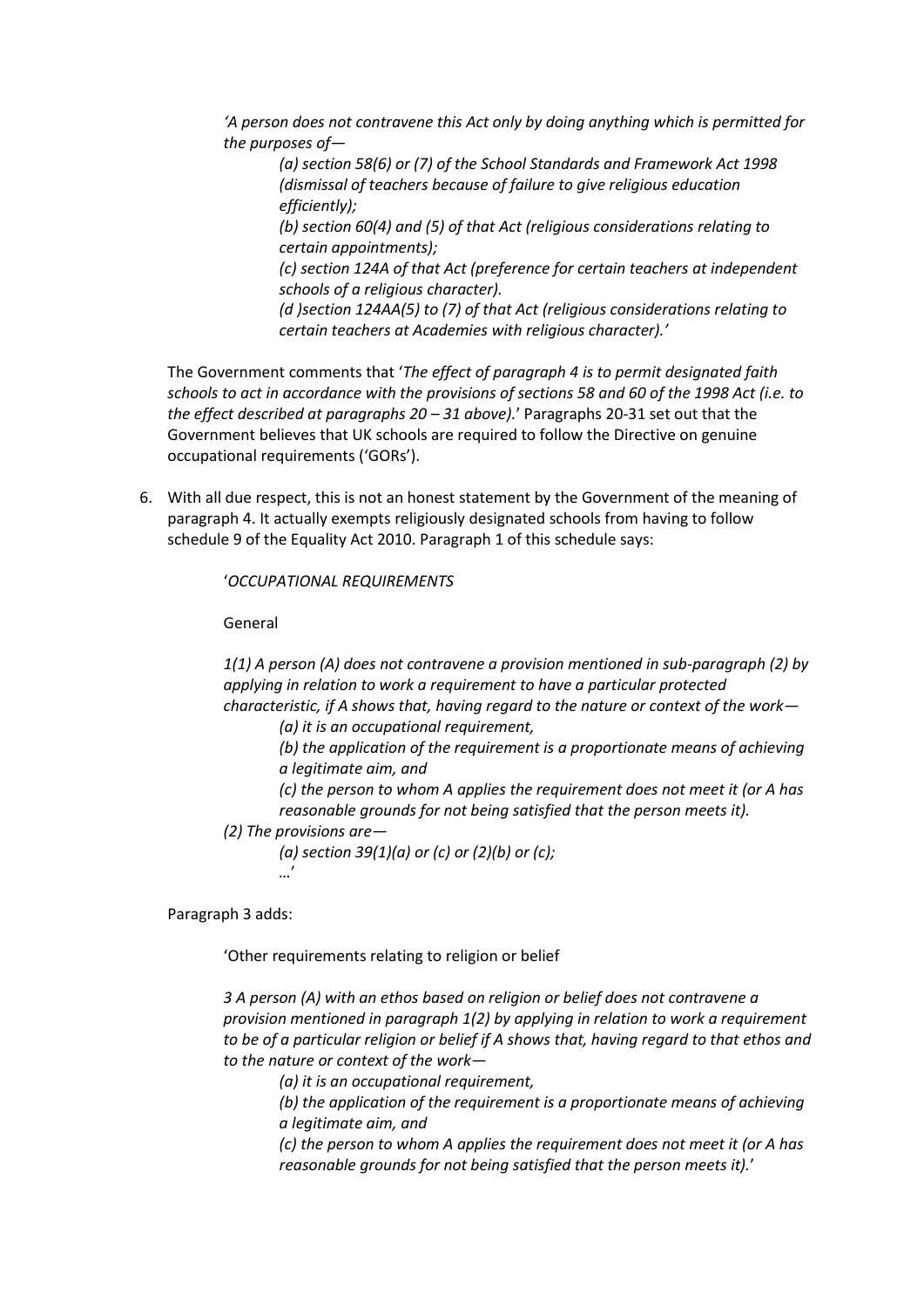The relevant portions of section 39 say:

'*(1)An employer (A) must not discriminate against a person (B)— (a) in the arrangements A makes for deciding to whom to offer employment;* 

*… (c) by not offering B employment. (2) An employer (A) must not discriminate against an employee of A's (B)— …*

*(b) in the way A affords B access, or by not affording B access, to opportunities for promotion, transfer or training or for receiving any other benefit, facility or service; (c) by dismissing B; …*'

The explanatory notes for paragraph 3 add:

'*This paragraph allows an employer with an ethos based on religion or belief to discriminate in relation to work by applying a requirement to be of a particular religion or belief, but only if, having regard to that ethos:*

- *being of that religion or belief is a requirement for the work (this requirement must not be a sham or pretext); and*
- *applying the requirement is proportionate so as to achieve a legitimate aim.*

*It is for an employer to show that it has an ethos based on religion or belief by reference to such evidence as the organisation's founding constitution.*'

- 7. Put simply, paragraph 1 of schedule 9 is recreating in UK law article 4(1) of the Directive. They do not map very closely to this article, requiring that '*having regard to the nature or context of the work… the application of the requirement is a proportionate means of achieving a legitimate aim*' but not requiring that any occupational requirement is '*genuine and determining*' (which may in itself be a breach of the Directive, as per Infringement No 2006/2450). But this is clearly the intent.
- 8. Paragraph 3 of schedule 9, on the other hand, seems suited to map to article 4(2) of the Directive. It requires that the organisation has a religious ethos, and '*having regard to that ethos and to the nature or context of the work… the application of the requirement is a proportionate means of achieving a legitimate aim*'. Again, it does not state that the occupational requirement must be '*genuine, legitimate and justified*', and it also does not limit itself to '*national legislation in force at the date of adoption of this Directive or provide for future legislation incorporating national practices existing at the date of adoption of this Directive*'. However, due to its limited application (i.e. referring to a religious organisation and its ethos), and in separating itself from paragraph 1, paragraph 3 seems intended for article 4(2) (otherwise, article 4(2) is not incorporated into UK law at all).
- 9. Indeed, if it were not for the exception in schedule 22, then sections 58, 60, 124A and 124AA of the 1998 Act would presumably have to sit under schedule 9. This would limit religious discrimination in employment to that which is allowed by schedule 9, which includes all differences of treatment permitted by article  $4$  – exactly what the UK Government is arguing is (de facto) the case in its observations. The fact that there is an exemption for these four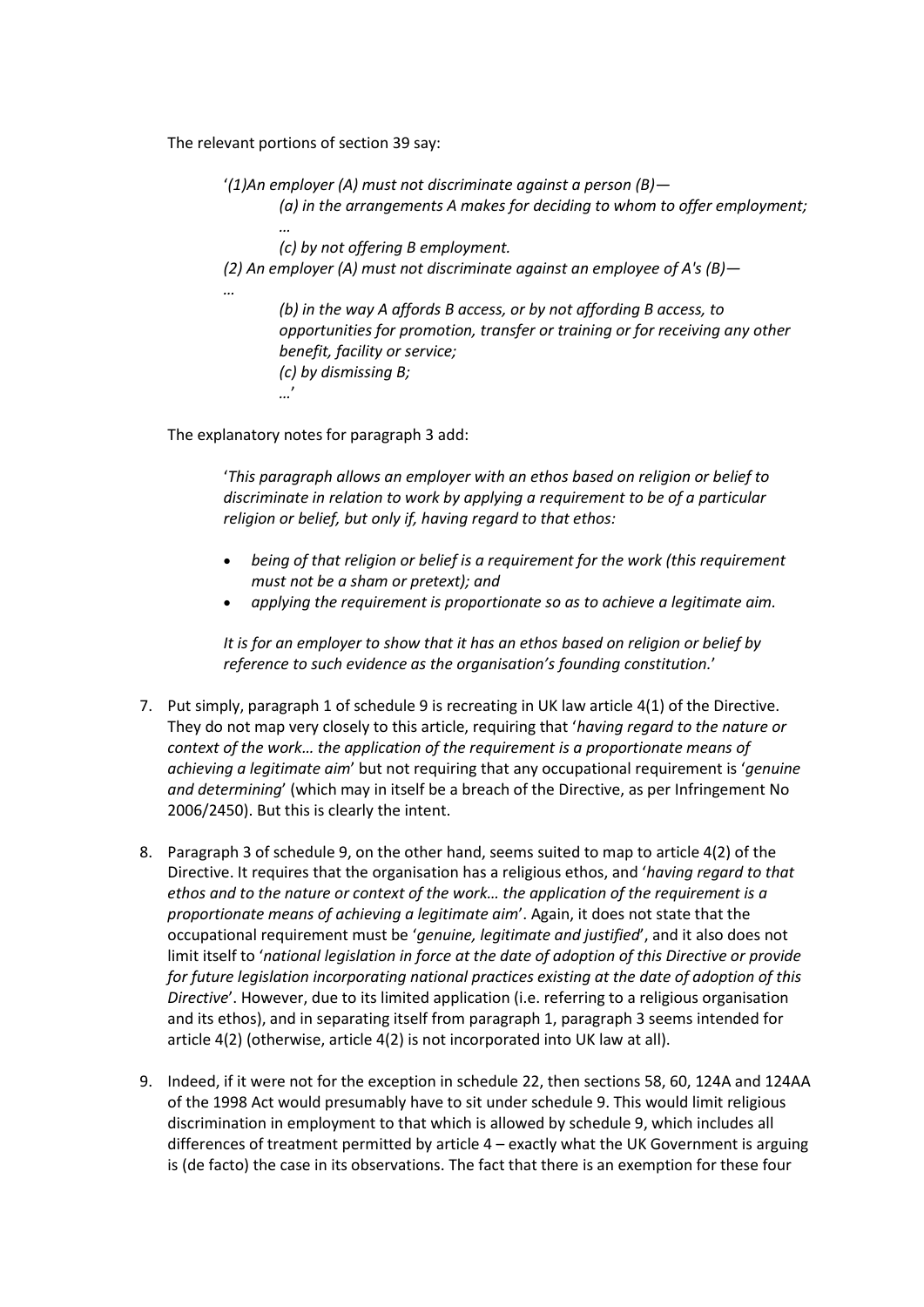sections from having to follow the UK's laws on occupational requirements seems to be a strong indication that the legislative intent was to allow wider discrimination than is just permitted by GOR.

10. If paragraph 4 of schedule 22 is repealed, we think that sections 58, 60, 124A and 124AA would in add nothing to what is already in law through schedule 9 (indeed, if they *did* add something, then that would inevitably be a Directive breach) and so should also be repealed: this is the only clear way to set out that religiously designated schools fall under the same rules as every other employer.

#### *Section 60(5)(a) of the 1998 Act*

11. We consider section 60(5)(a) first as this seems to be the most general version (as well as the most widespread in practice) of the issues being considered. In particular, paragraph 25 makes an argument that seems to be applicable to all of the different subsections of the 1998 Act that are being debated:

> '*if a teacher brought a claim against a school (on the basis that the school, as an employer, had discriminated against them in their remuneration, for example), then the court or tribunal would consider the legislation in this wider context. There is a well-established principle in English and European law that legislation, to the extent possible, must be construed as being consistent with the requirements of European law. If that is not possible, it is to be dis-applied to the extent required for consistency with European law. Bearing this in mind, section 60(5)(a) could and would, if necessary, be construed and applied by a court or tribunal as permitting preferential decisions on grounds of religious belief, only to the extent that such decisions were consistent with genuine, legitimate and justified occupational requirements.*'

- 12. We have two responses to this. First of all, it is not at all clear that a court or tribunal *would* consider the Directive, as this would require the complainant to think to raise it as an issue: something that seems unlikely given the complete absence of any previous statements by the Government to match the one given here. Indeed, the case provided by the Scottish Government as annex 1 is a complicated one, but it is notable that there is no discussion at all as to whether the claimant in that case (a supernumerary drama supply teacher provided to a Catholic school by her employer, the local authority) was a victim of discrimination not permitted by article 4.
- 13. Secondly, and more importantly, it is not considered acceptable by the European Court of Justice for a national Government to inadequately implement a Directive, instead relying on domestic courts to resolve the difference. In Infringement No 2006/2450,<sup>1</sup> the European Commission ruled:

'As the Commission pointed out in the letter of formal notice, the European Court of *Justice has consistently held that the provisions of Directives must be implemented with sufficient clarity and precision to satisfy the requirements of legal certainty (se in particular cases 29/84 Commission v Germany [1985] ECR 1661 paragraph 23, C-159/99 Commission v Italy [2001] ECR I-3541 paragraph 24, case C-365/93 Commission v Greece [1995] ECR I-499, paragraph 9; and C-144/99 and case Commission v The Netherlands, [2001] ECR I-3541, paragraphs 17 and 21).*'

**.** 

<sup>&</sup>lt;sup>1</sup> <http://www.secularism.org.uk/uploads/ec-reasoned-opinion.pdf>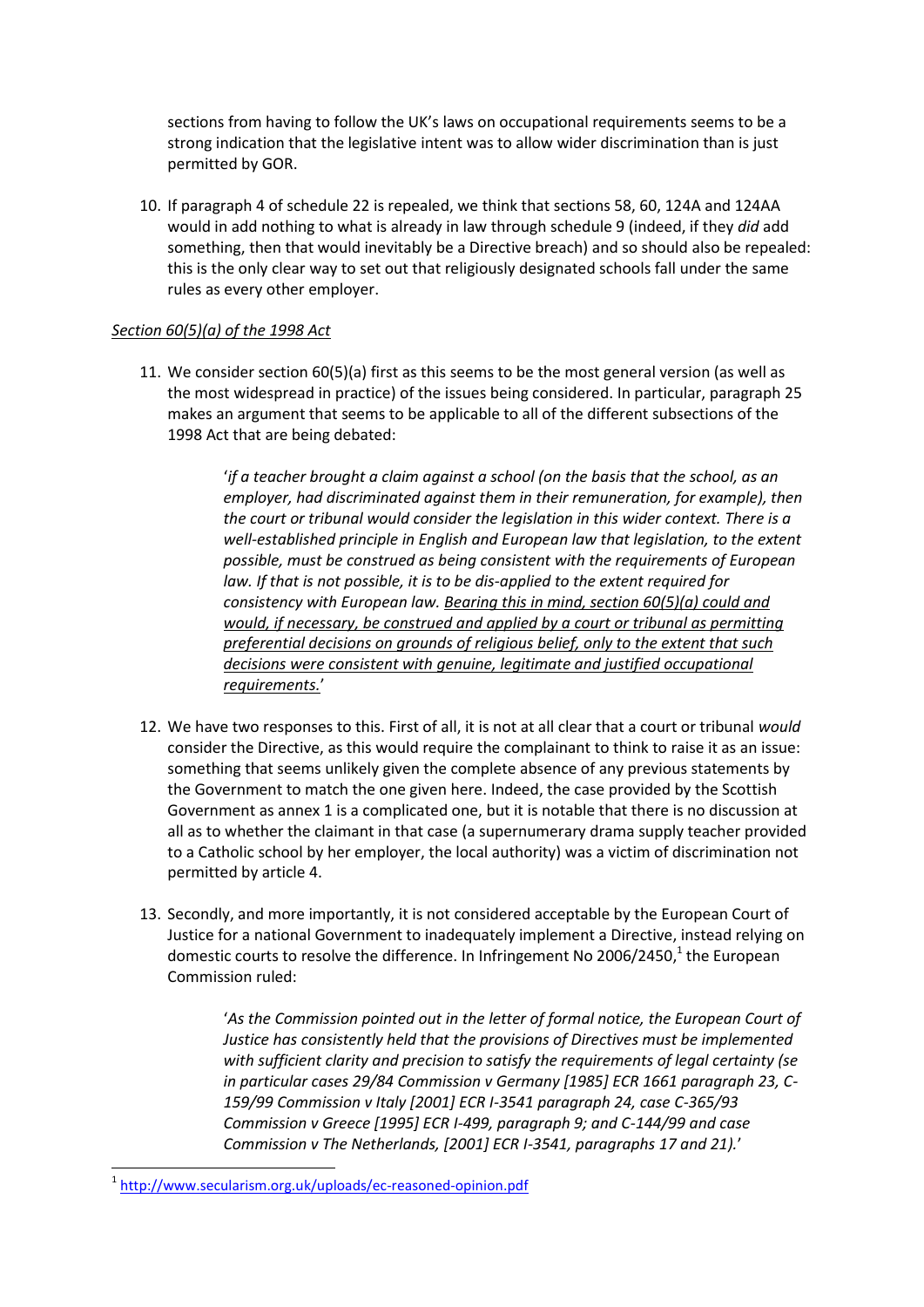The Commission then goes on to state '*that in relation to a common law legal system a Court of Appeal judgment with precedent value may constitute an adequate transposition of a provision of a Directive.*' But in this case we do not have any such judgment.

14. It is surely also important whether or not faith schools believe that they '*have an unfettered discretion in terms of being able to give unrestricted preference in respect of any teacher*'. The Catholic Education Service for England and Wales, the largest provider of secondary schools in the UK and second largest provider of primary schools, believe they do have such unfettered access. Their standard teacher (i.e. other than for senior staff) application form asks applicants to give their 'Religious Denomination / Faith'. It later adds '*Schools/Colleges of a Religious Character are permitted, where recruiting for Teaching posts, to give preference to applicants who are practising Catholics and, therefore, one [referee] should be your Parish Priest/the Priest of the Parish where you regularly worship.*' 2 The notes to applicants that stand alongside this add:

> '*Schools/Colleges of a Religious Character in England and Wales are permitted by law to require certain posts to be filled by practising Catholics.*

'*Senior Leadership posts – Applicants are advised that the 'Memorandum on Appointment of Teachers To Catholic (Voluntary Aided and Independent) Schools' (October 2012), provides that 'the posts of Headteacher, Deputy Headteacher and Head or Coordinator of Religious Education are to be filled by baptised and practising Catholics'. The Memorandum may be viewed by visiting the CES's website at [www.catholiceducation.org.uk.](http://www.catholiceducation.org.uk/)*

'*Teacher posts – Applicants are advised that schools/colleges are entitled to give priority to practising Catholic applicants*.

'*Support Staff posts [i.e. non-teacher posts not covered by the 1998 Act] – Applicants are advised that schools/colleges (in England only) are entitled to give priority to practising Catholic applicants where it can be demonstrated that it is a proportionate means of achieving a legitimate aim (commonly known as a "genuine occupational requirement").*' 3

Finally, *Christ at the Centre*, published by the Catholic Education Service for England and Wales earlier this year, says that '*The Bishops require that the Headteacher or Principal, Deputy Headteacher or Vice-Principal, and Head of RE/RE Co-ordinator must be practising Catholics. Preferential consideration should also be given to practising Catholics for all teaching posts and for non-teaching posts where there is a specific religious occupational requirement, i.e., chaplaincy post. In England and Wales statutory provision allows for such preferences to be made.*' 4

4 [http://www.catholiceducation.org.uk/catholic-](http://www.catholiceducation.org.uk/catholic-education/publications/item/download/18680_d176c293fbf2a5bb46e2eb21e9b72970)

**<sup>.</sup>** <sup>2</sup> [http://www.catholiceducation.org.uk/schools/application](http://www.catholiceducation.org.uk/schools/application-forms/item/download/18824_dc918232f36d6226695a48a40b4dd74e)[forms/item/download/18824\\_dc918232f36d6226695a48a40b4dd74e](http://www.catholiceducation.org.uk/schools/application-forms/item/download/18824_dc918232f36d6226695a48a40b4dd74e) - pages 3 and 12 <sup>3</sup> [http://www.catholiceducation.org.uk/schools/application-](http://www.catholiceducation.org.uk/schools/application-forms/item/download/18825_25c73869ea08b101dafec4d50c0e90c1)

[forms/item/download/18825\\_25c73869ea08b101dafec4d50c0e90c1](http://www.catholiceducation.org.uk/schools/application-forms/item/download/18825_25c73869ea08b101dafec4d50c0e90c1)

[education/publications/item/download/18680\\_d176c293fbf2a5bb46e2eb21e9b72970](http://www.catholiceducation.org.uk/catholic-education/publications/item/download/18680_d176c293fbf2a5bb46e2eb21e9b72970)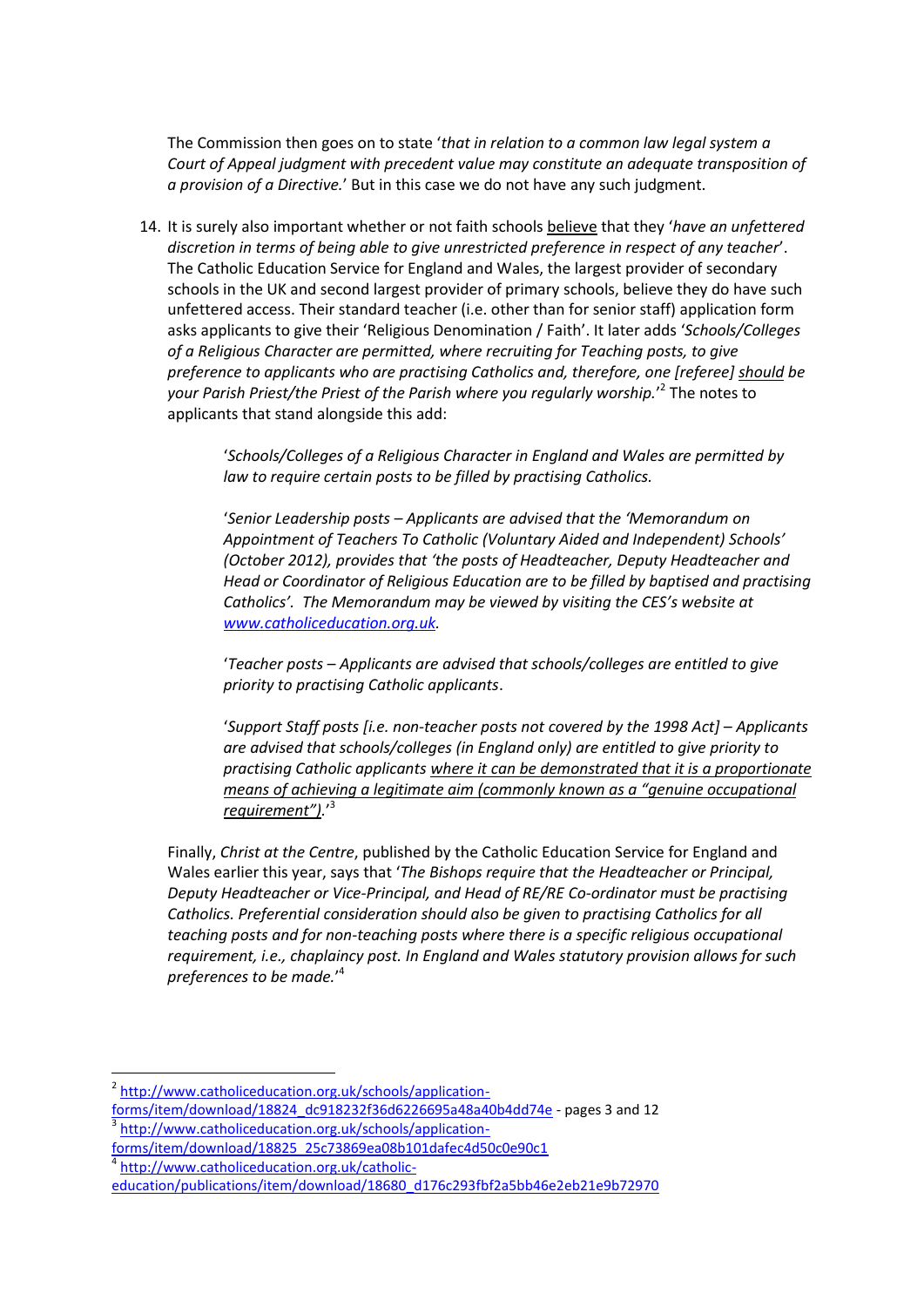The Catholic Education Service's meaning is clear: every teacher in every Catholic school can be required to be a Catholic. It is also stated that schools should give preferential treatment to Catholics for every teaching post in the first instance.

- 15. In paragraph 27 the UK Government says it '*is not aware of any legal proceedings ever having been brought in relation to an employment decision made under section 58 or 60.*' This is likely because many teachers are put off applying to religiously designated schools in the first place, due to their stating (as above) that they can religiously select their staff; also because if an applicant is rejected, they may not know it was for this reason; but finally, even if a teacher is rejected for this reason, they may well believe that this was not a breach of the law because they almost certainly would take a straight reading of section 60(5)(a).
- 16. In paragraph 17, the UK Government essentially acknowledges that the 1998 Act provides wholesale exceptions for schools to discriminate for all teaching posts, and perversely argues that they do not need to '*work on a case by case basis*'. This seems to detract from/deny the need to decide for any given job whether there is a genuine occupational requirement for that job before attempting to recruit someone to it while requiring them to hold a particular protected characteristic.
- 17. In paragraph 28, the UK Government says that '*a school with a genuine and substantial religious ethos may well successfully contend that it is legitimate to be able to give preference in respect of appointment to any teaching position because of the pastoral responsibilities of all teachers, regardless of subject or seniority, and the importance that such pastoral responsibilities are discharged consistently with the tenets of the school's specified religion.*' We do not agree that any state funded school can genuinely argue that there is such a requirement on all its teachers, either to maintain its ethos or to meet pastoral responsibilities. Surely an occupational requirement can only be said to be genuine if it is genuinely unavoidable for a given role, and any school with a strong religious ethos could appoint a minority of its staff with a view to this minority having specific responsibility for maintaining that ethos and providing pastoral support, thus leaving the majority of staff unaffected. In our opinion, no school can genuinely require all its teachers to share its faith.
- 18. Finally, we note that the difference of treatment described in Article 4.2 is on the grounds of 'a person's religion or belief'. Section 60(5)(a)(i) considers an individual's religious opinions, in line with this. But section 60(5)(a)(ii)-(iii) also allows consideration of an individual's attendance at religious worship and their willingness to give faith-based religious education (*as alternatives to* consideration of their beliefs). This seems to be another breach of the Directive.

### *Section 60(5)(b) of the 1998 Act*

19. The BHA has nothing to add on section 60(5)(b) beyond what was said in its comments about the Equality Act 2010 and section 60(5)(a), except that once more, the grounds on which termination is permitted are far broader than simply 'a person's religion or belief'. We made these points in our original 2010 submission.

#### *Section 58 of the 1998 Act*

20. Again, the BHA refers back to its comments about the Equality Act 2010 and section 60(5)(a): if the law allows nothing but genuine occupational requirements to be used, why is there a need for this section at all, and the exception from the Equality Act?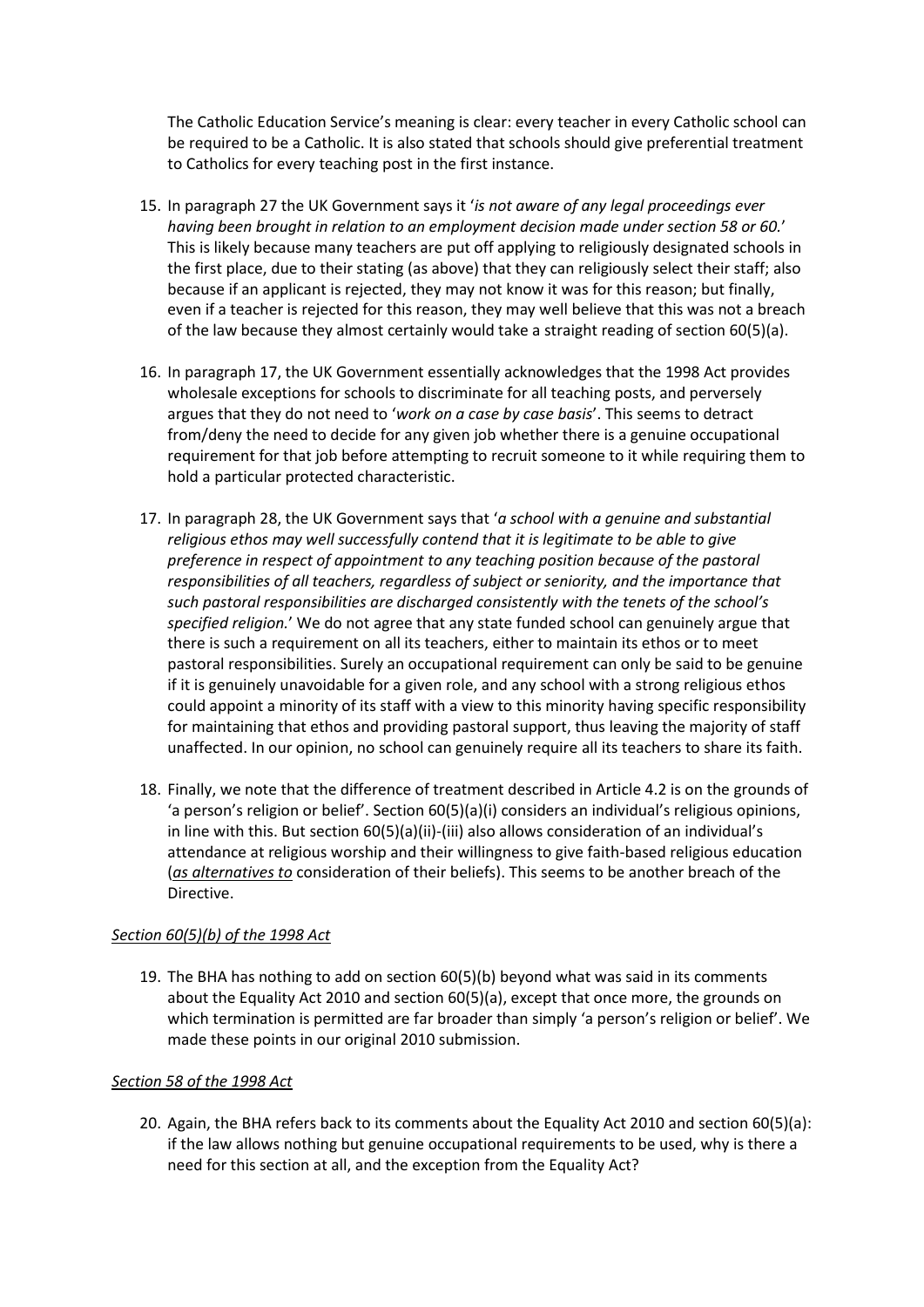21. However, the BHA also would like to clarify why, exactly, 'reserved teachers' exist. Section 58 says that reserved teachers are '*persons who—(a) are selected for their fitness and competence to give such religious education as is required in accordance with arrangements under paragraph 3(3) of Schedule 19 (arrangements for religious education in accordance with the school's trust deed or with the tenets of the school's specified religion or religious denomination), and (b) are specifically appointed to do so.*' Paragraph 3 of Schedule 19 of the 1998 Act sets out the required provision for religious education at foundation and voluntary controlled schools with a religious character. Paragraph 3(3) says:

> '*(3) Where the parents of any pupils at the school request that they may receive religious education—*

*(a) in accordance with any provisions of the trust deed relating to the school, or*

*(b) where provision for that purpose is not made by such a deed, in accordance with the tenets of the religion or religious denomination specified in relation to the school under section 69(4),*

*the foundation governors shall (unless they are satisfied that because of any special circumstances it would be unreasonable to do so) make arrangements for securing that such religious education is given to those pupils in the school during not more than two periods in each week.*'

- 22. In other words, reserved teachers exist for parents who request that their children receive religious education in accordance with the faith of the school (instead of the standard provision in accordance with the locally agreed syllabus, which is not faith-based).
- 23. It is extremely rare for parents to make use of schedule 19 paragraph 3(3). In fact the BHA is not aware of a single instance of it.<sup>5</sup> Therefore quite aside from whether or not this provision is compatible with the Directive, it seems to the BHA that for the stated purpose of this provision, its allowance is grossly excessive.
- 24. The UK Government, on the other hand, submit that '*If a school were unable to identify persons to provide religious education in accordance with the tenets of its specified religion, it would not fairly or accurately be able to describe itself (for example, to the parents of pupils or prospective pupils) as a faith school.*' This ignores the exceptional nature of this provision being used. It also ignores the fact that there is a category of Academy known as a 'faith ethos' Academy that is considered by the Government to be a form of faith school but is not designated as such and so cannot provide religious education in accordance with the tenets of a specified religion.<sup>6</sup>
- 25. Finally, the UK Government's response neglects to mention the fact that section 58(4) of the 1998 Act (which precluded the head teacher of a school from being reserved) was repealed by the section 37 of the Education and Inspections Act 2006. As the UK Parliament's Joint Committee on Human Rights concluded, '*Other provisions of Section 37 of the 2006 Act have also widened the ability to reserve certain posts filled by non-teaching staff. These provisions*

**.** 

<sup>&</sup>lt;sup>5</sup> To strengthen this point, the BHA is currently submitting Freedom of Information requests to a large sample of Voluntary Controlled and Foundation schools with a religious character, asking them how many parents have made use of schedule 19 paragraph 3(3). However, as schools are not obliged to respond to FOI requests outside of term time, we are unlikely to get replies to these requests until October at the soonest.  $^6$  See the definition of faith ethos given on page 38 at

<http://media.education.gov.uk/assets/files/pdf/f/free%20school%20how%20to%20apply%20guide.pdf>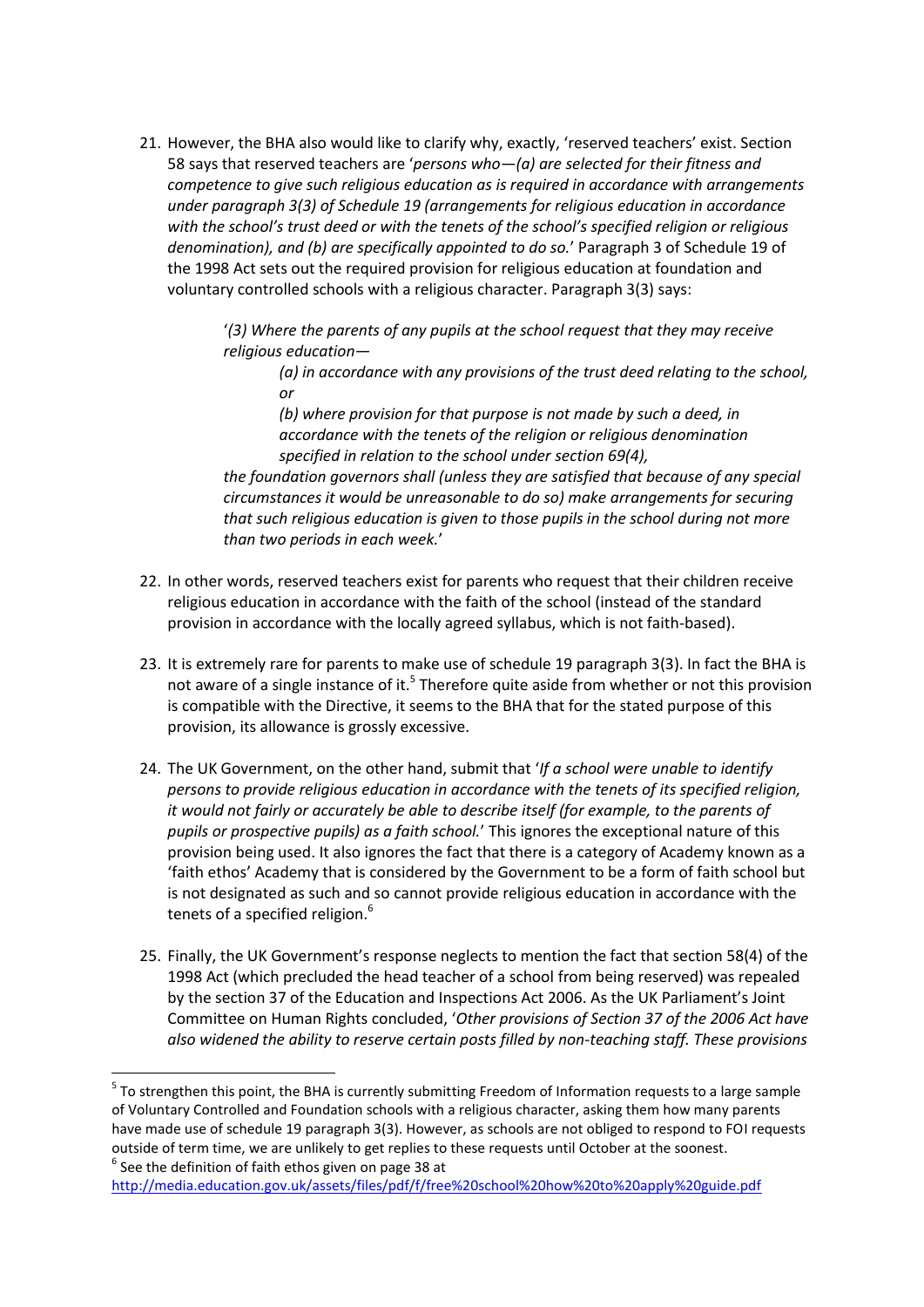*[the repeal of s58[4] and the other provisions] may constitute a breach of the principle of non-regression in EU law.*' <sup>7</sup> We made the same argument in our original submission in 2010.

### *Section 60(4) of the 1998 Act*

- 26. Following on from this point, we turn to section 60(4). First of all, this once again allows for consideration wider than someone's religion or belief.
- 27. Given that head teacher posts can now be reserved, it is worth considering where this section would apply. It seems to us that it would either apply when the school has 'filled up' its one-fifth quota and wants to give some consideration to a further member of staff as well; or where schools wish to give some consideration to a head's 'ability and fitness to preserve and develop the religious character of the school' in situations where they would not wish to reserve the headship. Both of these situations seem less justified than the practice of reserving teaching posts in the first place.

#### *Section 124A of the 1998 Act*

- 28. Nothing has been said on section 124A of the 1998 Act.
- 29. Broadly speaking, section 124A recreates section 60(5), but for independent schools. This includes private schools (which receive no state funds), as well as Academies (schools not maintained by the state but 100% state funded) and Free Schools (a type of Academy). Academies now constitute the majority of secondary schools in England, as well as a sizeable and rapidly growing proportion of primary schools. Many Academies used to be maintained schools and 'converted' to being Academies. Others (such as Free Schools) are brand new state schools.
- 30. The concerns we have about section 60(5) also apply to section 124A. Furthermore, section 124A was introduced by The Independent Schools (Employment of Teachers in Schools with a Religious Character) Regulations 2003, which came into force on 1 September 2003. This therefore means that section 124A represents a regression. It is a particularly serious regression for private schools and for Academies which are not former maintained schools, as these schools did not previously have an equivalent right to discriminate.

# **(B) The Education Act 2011**

**.** 

31. Once again, we fear the UK Government has brushed over the important details in comparing Academies to maintained schools in two areas: (i) the designation procedures; and (ii) how an Academy/school moves from only being able to discriminate against onefifth of teachers to being able to religiously select all staff. We consider these cases in turn.

### *(i) The ability of Academies and Free Schools to gain a religious character without consultation*

32. A maintained school with no religious character cannot legally gain one: this is prohibited by section 18(4)(b) of the Education and Inspections Act 2006, which says '(4)None of the following alterations may be made to a maintained school— …(b)any change whereby the school would acquire or lose a religious character'. In practice, however, schools can close

 $^7$  Joint Committee on Human Rights, 'Legislative Scrutiny: Equality Bill (second report); Digital Economy Bill. Fourteenth Report of Session 2009–10', 2 March 2010: <http://www.publications.parliament.uk/pa/jt200910/jtselect/jtrights/73/73.pdf>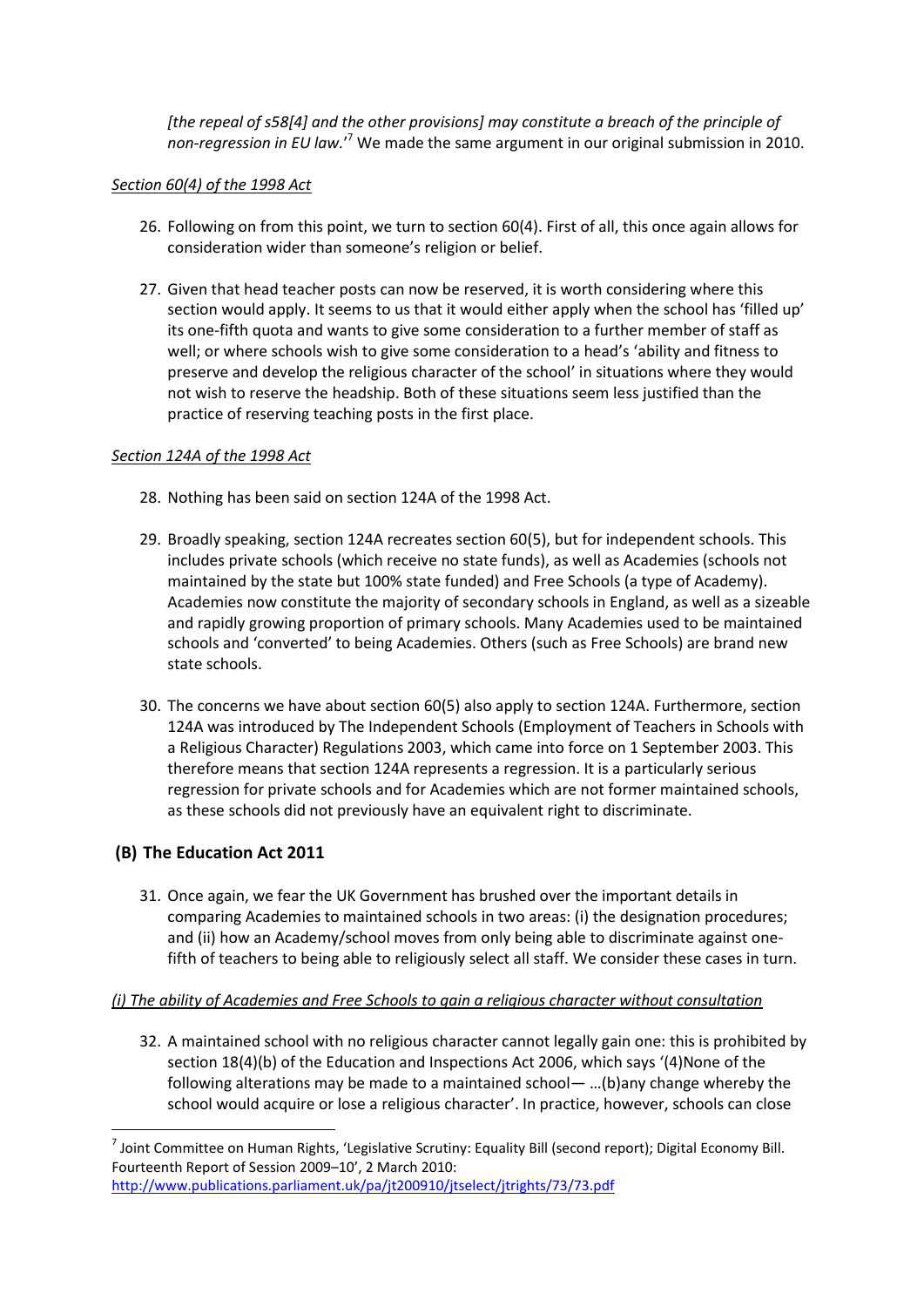and re-open overnight as brand new schools with a religious character gained. Both these changes require consultations, the requirements for which are extensively set out in that Act and also The School Organisation (Establishment and Discontinuance of Schools) (England) Regulations 2007. By comparison, if an Academy or Free School is to gain a religious character, then its funding agreement specifies that:<sup>8</sup>

- '*c) the Academy Trust<sup>9</sup> :*
- *(1) agrees that before making an application pursuant to the Religious Character of Schools (Designation Procedure) (Independent Schools) (England) Regulations 2003 for the Academy to be designated as a school with religious character it shall seek the prior written consent of the Secretary of State<sup>10</sup> ;*
- (2) *hereby acknowledges that the Secretary of State may in his absolute discretion refuse or consent to the Academy Trust making such an application.*' [note the footnotes appear in the original source]

If the Secretary of State agrees to such a conversion, s/he makes an Order/statutory instrument.

The Secretary of State can therefore prevent an application for whatever reason s/he sees fit, but subsection (c) is there in case the Secretary of State thinks the consultation held by the school is inadequate, or disagrees with its interpretation of the results. With that said, the current Secretary of State envisages that such consultations are carried out by the school and that the school itself assesses the results (whereas for maintained schools this would be someone other than the proposer – typically the schools adjudicator). In addition, there are no requirements on what form the consultation must take, who must be consulted or how.

The consequence is that this is a much less burdensome process than the necessity for maintained schools to close and re-open, having followed a consultation the requirements for which are specified in statute. In addition, as Academy funding agreements are not statute, there is nothing to stop an Academy and Secretary of State from choosing to unilaterally change the Academy's funding agreement, or to stop the Secretary of State choosing to ignore a requirement, or to stop a Secretary of State from changing the funding agreement s/he applies to future new Academies. Therefore it is legally possible for a school to gain a religious character without consultation. This seems to us to consequently represent a regression in protection afforded to teachers at Academies without a religious character.

### *(ii) Section 124AA of the 1998 Act (as inserted by section 62 of the 2011 Act)*

33. The concern with section 124AA(2) is the lack of any requirements on the Secretary of State before s/he makes an order to lift the one-fifth teacher limit. A Secretary of State could decide, if he or she wishes, to make such orders for all schools: nothing prevents this. A Secretary of State has no equivalent power with regards to lifting the one-fifth limit for voluntary controlled or foundation schools. This seems to us to be comparably inadequate protection and therefore a regression.

**<sup>.</sup>**  $^8$  See, for example, the Academy model funding agreement at <http://media.education.gov.uk/assets/files/doc/s/single%20model%20fa%20mainstream%20v7.doc>

*<sup>9</sup> This is required in order to ensure that the process by which an Academy becomes designated as a school with a religious character is comparable to that which applies for maintained schools.*

*<sup>10</sup> The Academy Trust must undertake consultation on the proposal for designation prior to seeking the Secretary of State's consent.*